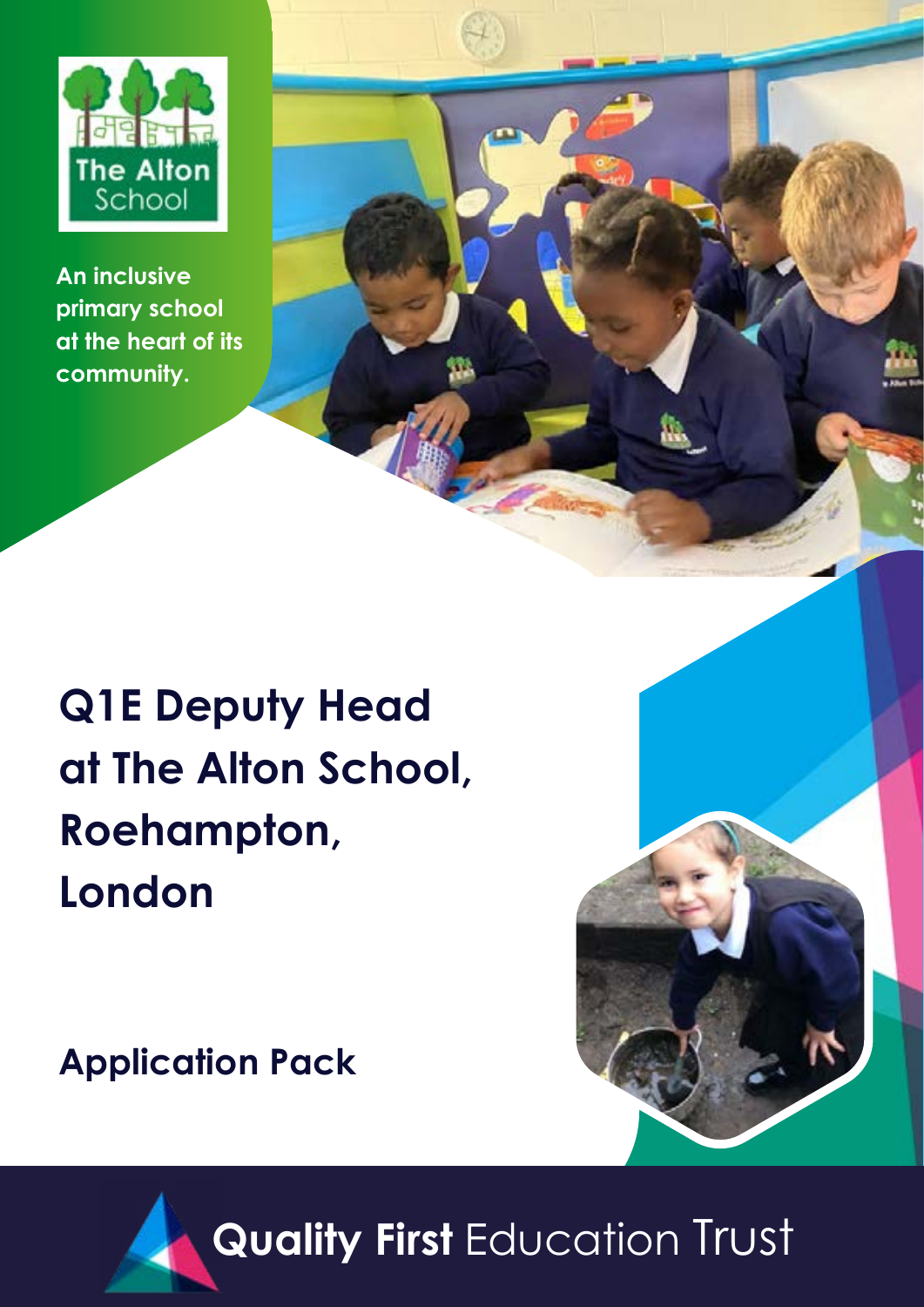

#### Dear applicant

I am so pleased that you are interested in the role of Q1E Deputy Head of The Alton Primary School.

I think this is a genuinely excellent opportunity for someone looking to take on a new leadership challenge.

The Alton is a lovely, inclusive school which plays an important role in the heart of its community.

The Alton is part of the Quality First Education (Q1E) Trust. Q1E is an ambitious Trust with exciting potential. I am proud and privileged to lead it. We are a primary only Trust of four schools and we pride ourselves on being able to provide a tailored provision for our children, staff and schools.

Being part of Q1E means excellent opportunities and benefits for the right leader. You will access outstanding professional development, and be provided with coaching and mentoring from the outset.

You will work in partnership with the newly appointed Head, and you will be supported by colleagues both within your school and across the Trust. You will join senior leader development sessions with me twice a term.

In your role, you will also be supported by our excellent central team, which works in partnership with our schools to support all aspects of teaching and learning as well as financial and operational management.

These are exciting times for our schools and the Q1E Trust. If you have a relentless drive for improvement, excellence and equality, I hope you will consider applying to join us.

**John Grove** Chief Executive Officer **Quality First Education Trust**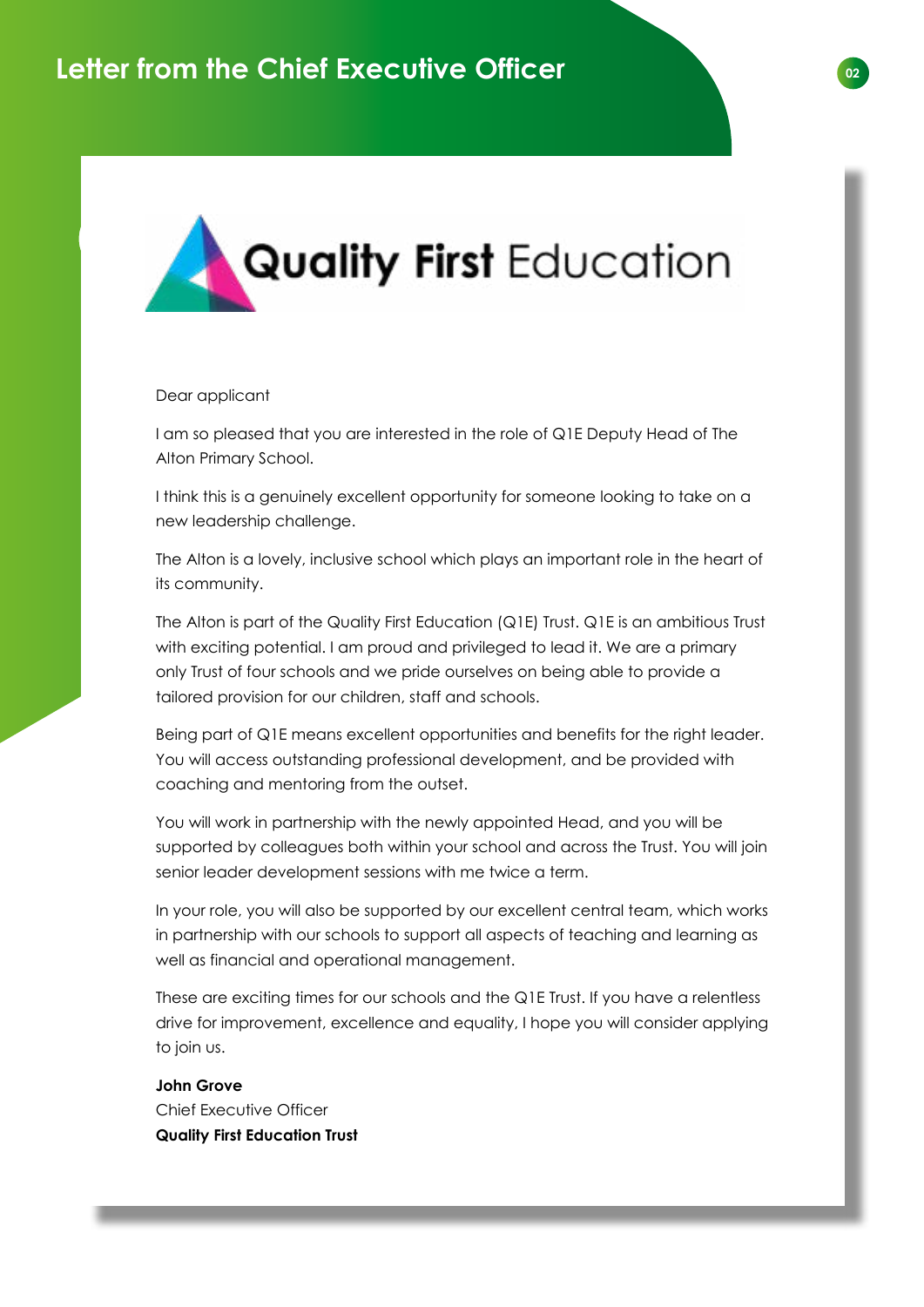# **About The Alton Primary School**

The Alben Sch.

**The Alton is an inclusive one-form entry primary school in Roehampton, which is also home to a small Resource Base for children with moderate learning difficulties.**

> We have a relentless drive for improvement, excellence and equality.

**03**

We aim to provide an excellent quality first education, and to do 'whatever it takes' to meet the needs of all children. We do this at The Alton by providing a rich and stimulating curriculum that enables learners to become valued and responsible members of our community, in an inclusive, safe and purposeful learning environment which nurtures and challenges all. We want our children to love learning and enjoy school.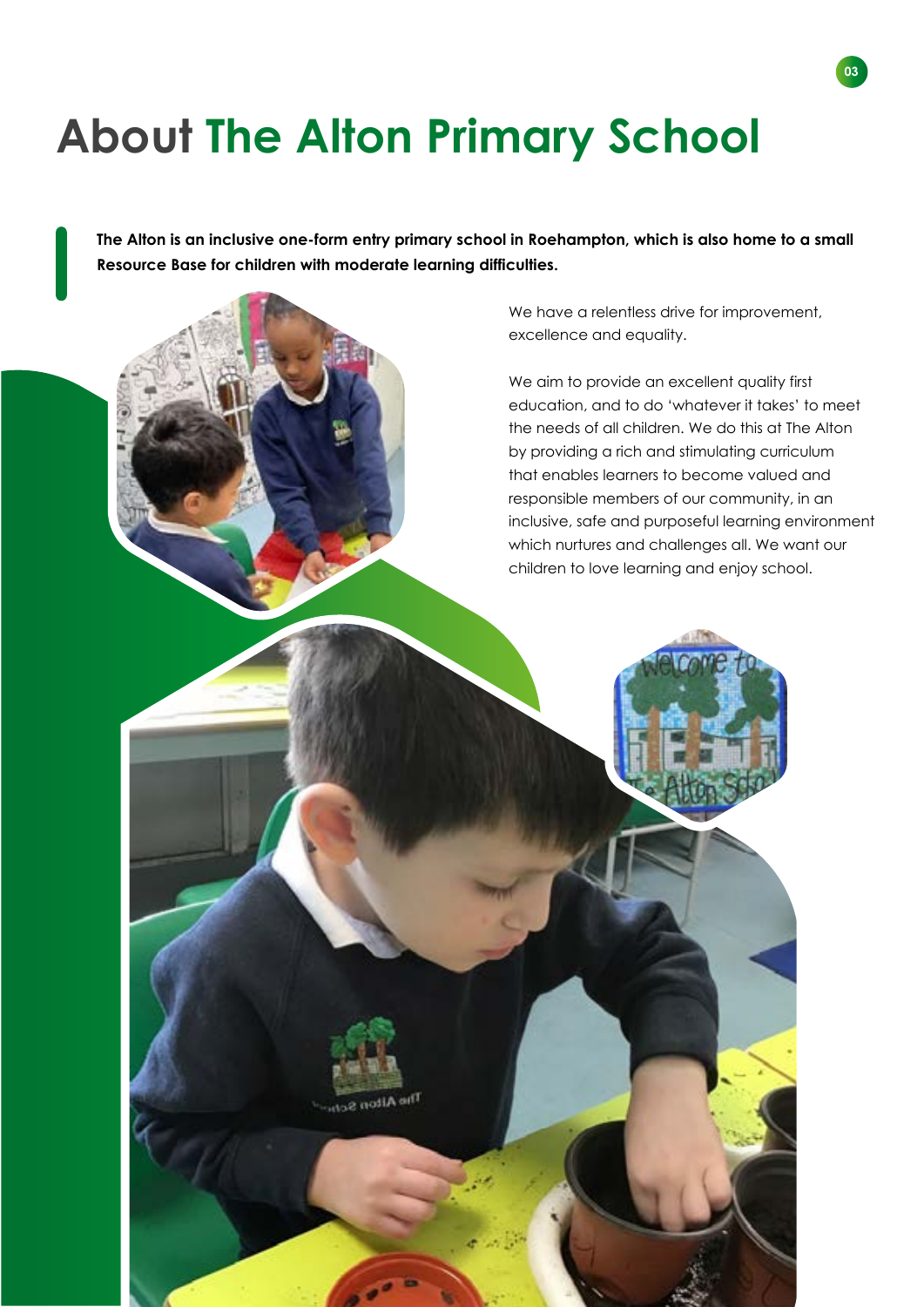# **Staff and facilities**

The current head is retiring after 17 years at The Alton and the very experienced Deputy Head is stepping into the headship role. There is a great teaching team. We have a teacher and teaching assistant in each class. Recruitment is supported by the Q1E Trust central team, and staff have access to a wide range of excellent professional development opportunities. Teaching staff learn with and from one another in joint training, and work collaboratively in cross-Trust year group planning sessions.

We have extensive facilities that offer our children a wide array of fantastic, vibrant and diverse opportunities. Our school building is modern, well maintained and excellently resourced, including well equipped classrooms, a large hall, a beautiful library and our 'compugym'. We have secured additional Condition Improvement Funding for premises developments every year for the last three years. We have invested significantly in technology and resources, including Chromebooks, iPads and interactive whiteboards.

We are very fortunate to have an extensive plot with lots of open space, right next to Richmond Park. Our site encompasses hard surface playgrounds, a large field and a safe, dedicated Early Years play space. We really make the most of our grounds for learning opportunities, for our fantastic PE and sports provision, and for community events.

# **Excellent learners...**

# **Learning**

We work to create

a learning environment where everyone feels valued, secure and motivated to learn. Good behaviour is a key part of this and we promote high behaviour standards, emphasising praise and positive reinforcement. We ensure that all adults and children treat each other with mutual respect and consideration.

The Alton uses an 'Excellent Learner' scheme to develop learning attitudes and promote a positive mindset. Excellent Learners ask for help, like a challenge, listen well, learn with others, ask questions, are not scared to make mistakes, don't give up, are creative, can learn by themselves, and want to learn more. Each day a pupil is chosen to be 'star of the day' for a specific excellent learner quality, and excellent learners are recognised in achievement assemblies and newsletters. Children work towards bronze, silver and gold excellent learner awards. We also recognise readers, writers and mathematicians of the week, and award a Kindness cup in partnership with Place2Be.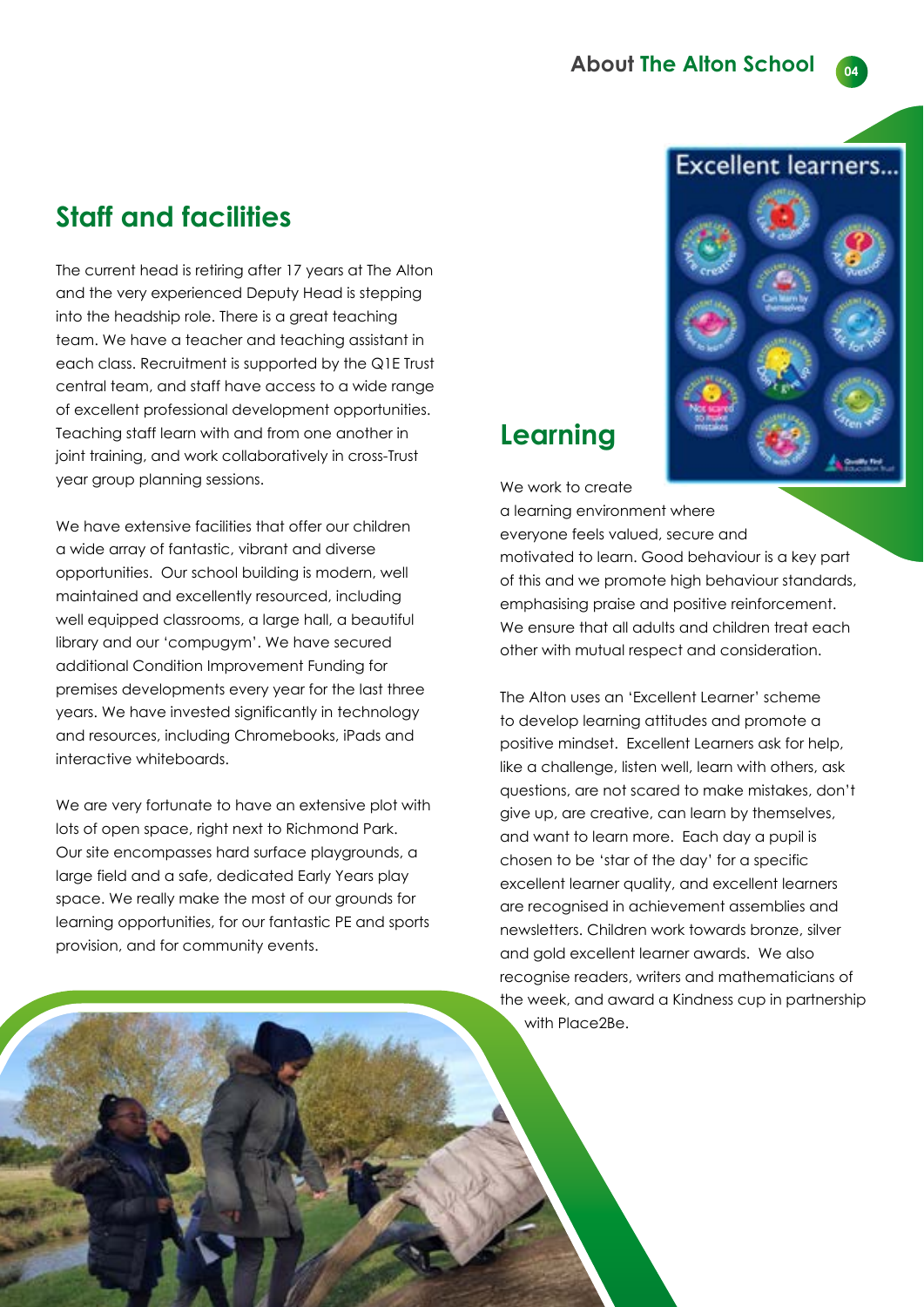**05**

## **Curriculum**

We offer a high quality, well-resourced and carefully structured provision, with an excellent broad and balanced curriculum which meets and goes far beyond the National Curriculum requirements. Children achieve well and there is a shared drive to constantly review, improve and enrich what we offer, to ensure learning is relevant and exciting for all pupils. Some key aspects of The Alton's curriculum include:

#### **Early Years:**

Our Nursery and Reception children share classrooms and a dedicated outdoor space, and our Early Years team work hard to create a happy, purposeful and stimulating learning environment. Whilst much of our youngest children's learning is done through play, and is flexible enough to cater for all needs, we have some key structures in place. We use systematic synthetic phonics to support early reading, and are currently trialling the 'Little Wandle' phonics scheme. Children start using the 'Maths - No Problem!' maths scheme from Reception. The use of computers is introduced in Nursery and becomes an integral part of each pupil's learning throughout the school.

#### **English:**

We use a variety of learning and teaching styles in our English lessons, with first hand experiences to develop pupils' understanding. Storytelling is given a high profile at the Alton and this promotes confidence and leads to high quality work in reading and writing. We have daily discrete reading sessions in years 1-6. Every child has a 'book on the go' which is always on their table. We have well stocked library which is open at lunch time and after school, and special reading pods have been placed in the corridors. Our pupils are given opportunities to become critical readers of a rich variety of texts – such as stories, poetry, nonfiction and media texts.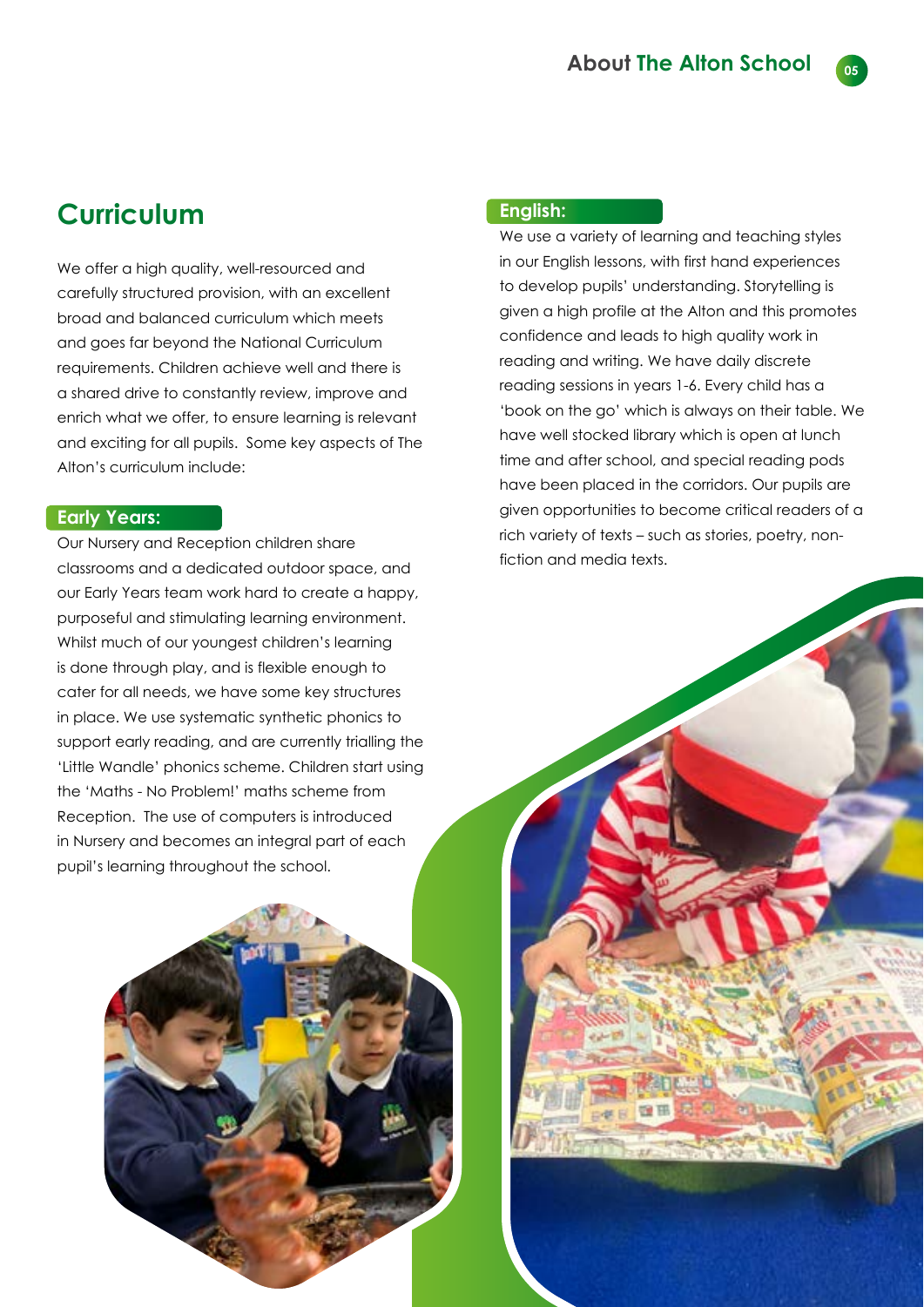#### **Mathematics:**

At The Alton, mathematics is given a high priority across the whole school, with a daily maths lesson plus opportunities for using and applying maths across the wider curriculum. Like all schools in our Trust, maths is taught 'Singapore style' using the mastery approach that underpins the National Curriculum. We use a system called 'Maths - No Problem!' to embed and consolidate mathematical concepts. Problem solving is at the heart of our maths teaching and we approach this in a practical way, using real-life resources. The clear curriculum enables children to build easily on previous knowledge, in combination with their reasoning skills, in order to tackle new tasks independently.

#### **Wider curriculum:**

We aim to stimulate and excite pupils' curiosity about the world around them. Pupils are encouraged to question and discuss concepts, whether in science, history, geography or religious education, and we weave in local contextual elements to make learning relevant. French is taught by a specialist French teacher in Key Stages 1 and 2. We work hard to ensure pupils are digitally literate, with computing projects linked to topics across the curriculum, supported by a wide range of software. Through design and technology, pupils design, make and evaluate exciting creations. We work closely with Place2Be in personal, social and health education.

#### **Arts and sports:**

We have a rich art curriculum, and we hold our own art exhibition in alternate years. We also aim to foster a love of music, and are raising the profile of singing at The Alton. All pupils benefit from great PE resources, our large hall and spacious site, and a curriculum featuring dance, games, gymnastics and athletics. We focus on a sport for the whole

school each half term and end with a competitive whole school tournament, including a Year 6 versus Staff match. A neighbouring independent school generously allow us to use their fantastic pool for swimming lessons.

#### **Remote education:**

Supported by the Q1E Trust, we developed excellent remote learning provision during the school closures associated with the Covid-19 lockdown periods. We maintain the systems to enable us to do this again, if needed. All children have either a Google account or a Seesaw account, depending on their Key Stage, from which they can access home learning. We have also kept a range of home learning resources (such as teacher story times) accessible on our website.

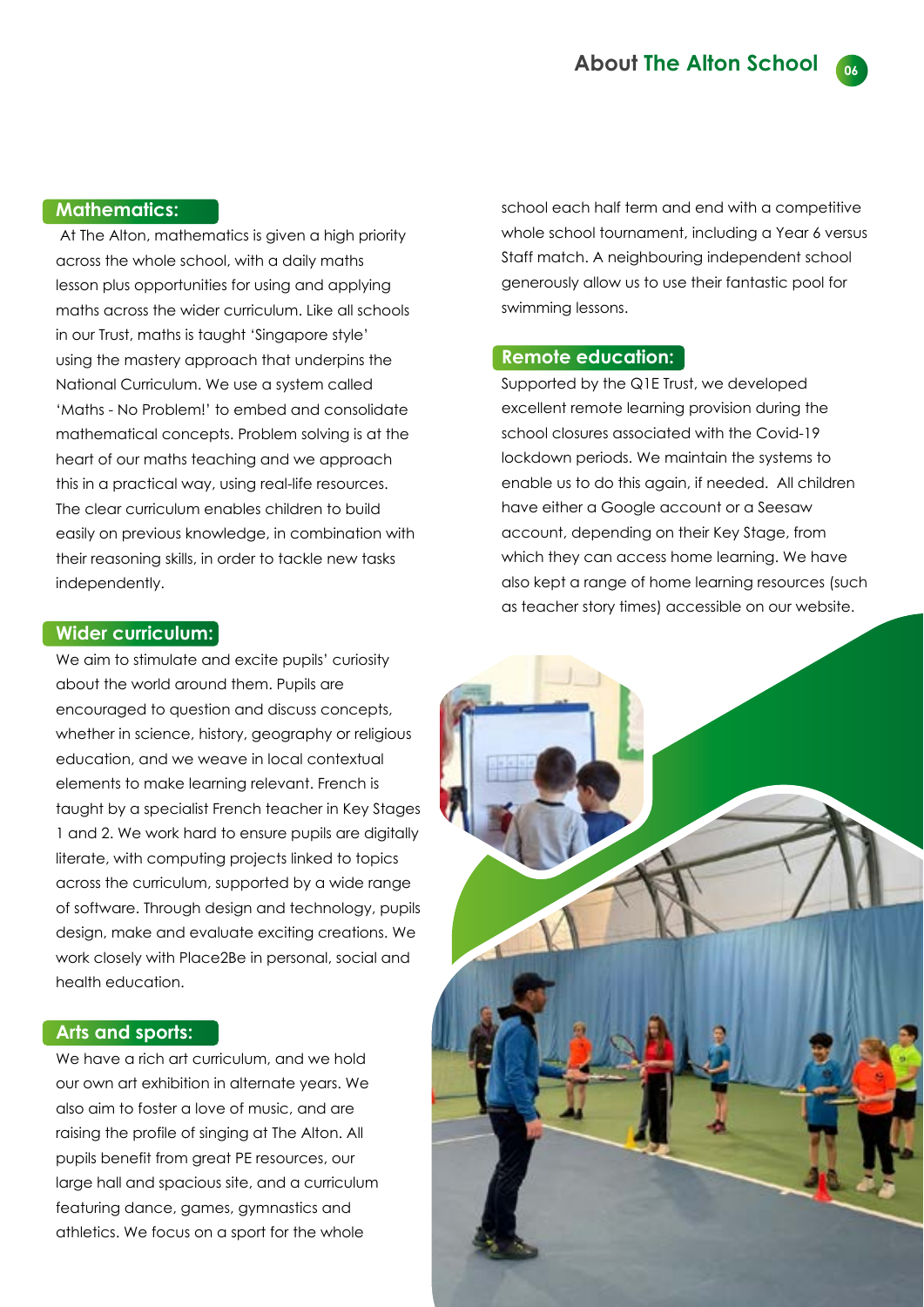**Whatever it takes**

The Alton is a very inclusive school, with comprehensive SEND provision and a small Resource Base on site for children with moderate learning difficulties. The Base is an integral part of the school. Across the whole school, children with specific needs are supported by staff-led interventions as well as visiting professionals.

To support children's confidence, resilience and emotional wellbeing, The Alton works with the national charity Place2Be. There is a special Place2Be room in the school where children can go to express and think about their worries, through talking, creative work and play, supported by a specially trained adult. Place2Be runs open lunchtime sessions, a selfreferral scheme, and timetabled support for specific children, as well as advice and support to parents and staff.

### **Extra-curricular activities**

We have a vast range of co-curricular activities and after school clubs to ensure our children receive a rounded education. This term, clubs include art, drama, cooking, choir, football, running, cricket, story, yoga and mindfulness. We also have an invitation-only enrichment club for specific groups of children. Sporting events and matches take place throughout the year, including intra and inter school competitions.

Pupils have opportunities to learn through a wide range of educational visits and events, including a residential journey in Year 6. We make the most of being within easy reach of central London for exciting trips, as well as visiting sites in our local area.

# **Pupil responsibility**

At The Alton we provide extensive opportunities for pupils to take on roles of responsibility and leadership. This is a core part of our school ethos.

We hold elections for the roles of Head Pupil, Deputy Head Pupil and Assistant Head Pupil. We have an active, passionate School Council. We also have a successful Peer Mentor scheme, where children are trained to provide help to other pupils. These roles have had a very positive impact on our learning environment.

The Alton is very proud to hold UNICEF's Gold Rights Respecting Schools Award (RRSA). We teach children about their rights and responsibilities, and help them to understand how to respect the rights of others. All children are taught about their rights through lessons and whole school assemblies focusing on global issues. Every year, each class makes and agrees a class charter. Children have also created a lunchtime charter and a playground charter.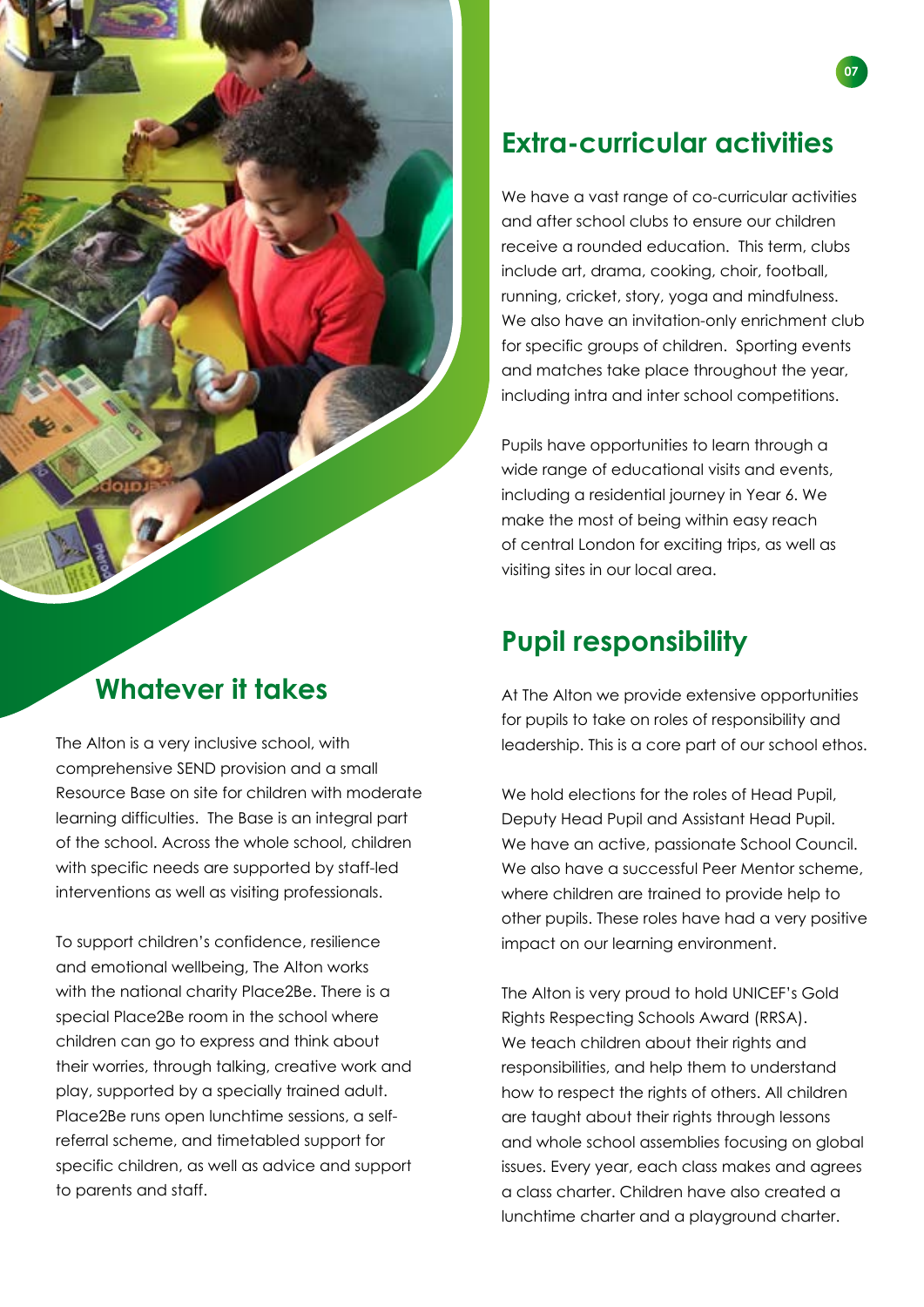## **Location and community**

The Alton School is located at the heart of the Alton Estate. We are right next to beautiful Richmond Park, one of London's eight Royal Parks, which offers wonderful, historic open space, with protected status as an important habitat for wildlife. We're also close to the centre of Roehampton, with a range of facilities nearby including shops, cafes, library and gyms.

Our community is very important to us. We provide great wraparound provision to help our families, with a breakfast club delivered by our own staff. Strong parent-school relationships have a positive impact on our children's learning. This includes inviting parents to assemblies to celebrate children's achievements; holding termly parents' meetings, enabling parents to watch open lessons, sharing updates in regular newsletters and running an annual parent questionnaire.

We have a committed local governing body, and our parents' association, the Friends of The Alton, work hard organising events and raising funds for the school. We also actively engage in community fundraising initiatives, to benefit local charities and foodbanks.

We make the most of our community links to support the provision for our children. We are fortunate to be able to use the excellent swimming pool at a neighbouring independent school. We regularly provide placements for teaching students from the University of Roehampton, a partnership that has been mutually beneficial for a number of years. We engage actively with the local council, such as our current development of a 'School Streets' proposal to make our street a car-free zone at school drop-off and pick-up times.

We have good transport links, with regular buses to Barnes mainline station. There are direct buses to Roehampton from central London (Victoria) and from a number of areas including Putney, Fulham, Chelsea, Clapham, Wandsworth, Wimbledon, Richmond and Kingston. We encourage staff to use public transport but where this is not possible, they are able to park on the school site.

The Alton Estate has been internationally recognised as one of the best examples of modernist housing in the world, with its 1950s buildings inspired by Le Corbusier. The estate is now partway through a transformative regeneration programme which will eventually result in new homes and community buildings, improved green space, better transport links and additional pedestrian and cycling routes. The first few new homes were completed in September 2021. The programme has an active engagement strategy, aiming to involve local residents and businesses through community events and workshops, which we regularly support and signpost in parent newsletters. The regeneration is key to our future planning and we are keenly monitoring its progress. We ultimately expect many new young families to move into the area close to the school.

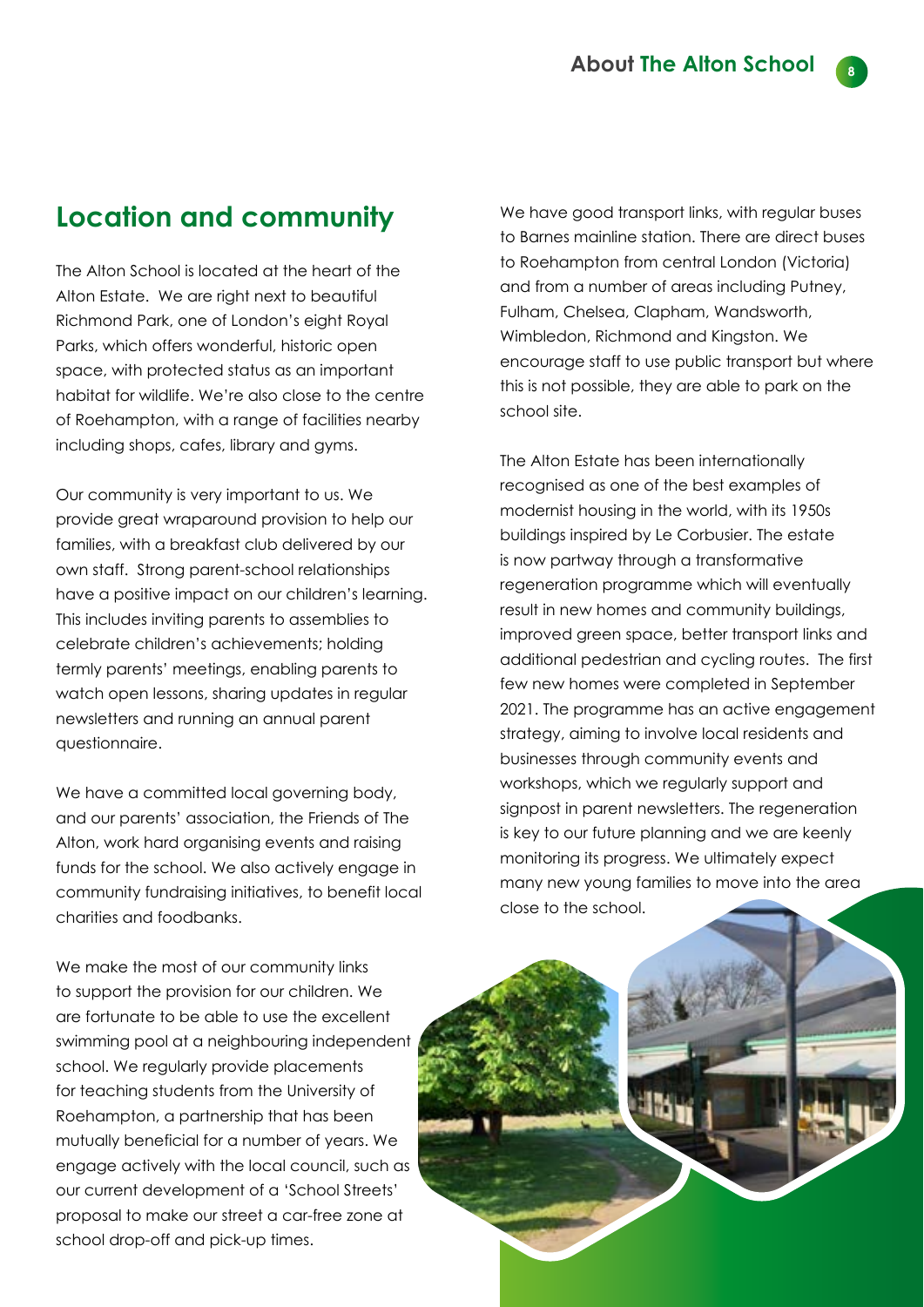

# **Our journey**

In August 2017, the school became an academy and joined the Quality First Education (Q1E) Trust. Since joining Q1E the school has been very well supported by the Trust to improve and develop in several areas.

**In our most recent Ofsted report (October 2019) the school was rated 'good' and inspectors noted that:**

- Pupils come to school happily. They have respectful and warm relationships with staff.
- Pupils behave well and work hard in lessons.
- Leaders and staff support every pupil to reach their full potential.
- Pupils achieve well in a range of subjects. This includes pupils with special educational needs and/or disabilities (SEND) who attend the resourced provision.
- Staff benefit from regular training to develop their expertise in teaching different subjects.

The Alton has improved very significantly over recent years and we are extremely proud of its successes. The children, staff, governors and parents have worked hard together to create a thriving, purposeful and welcoming school, and we hope that you will consider joining us.

The current Head is retiring this summer after 17 years in the role and the very experienced Deputy Head has been appointed to the headship from September. We believe this is a fantastic opportunity for a new deputy to work in partnership with the new Head, to continue the school's journey.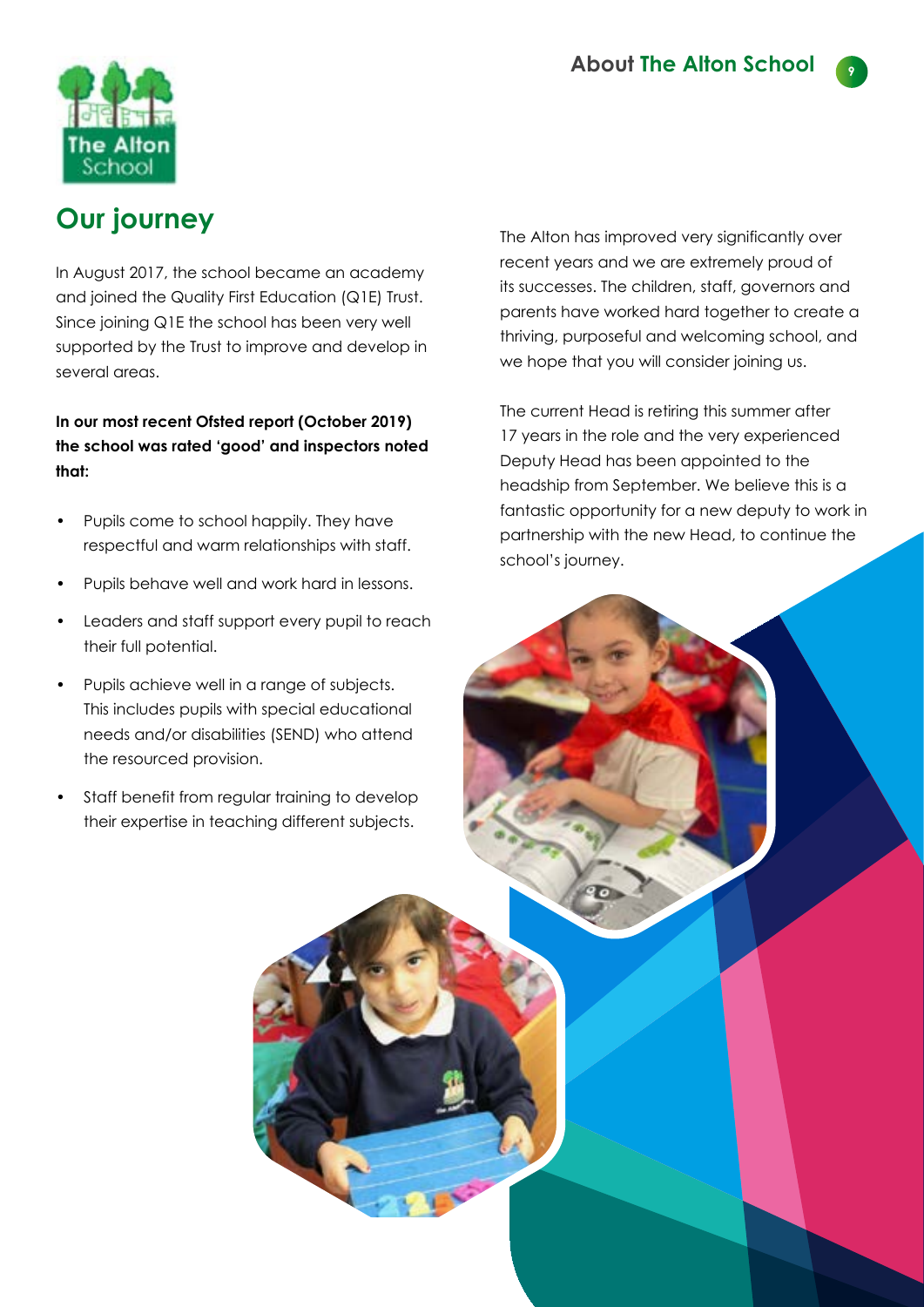# **About the Quality First Education Trust**

**The Quality First Education (Q1E) Trust was established in 2017 and currently has four London primary schools:** 

- we serve.
- Churchfields Primary School, with approximately 500 children on its extensive site in Beckenham

**10**

- Belleville Primary School, a large school with over 900 pupils and a history of excellent provision, across two sites in Clapham
- Belleville Wix Academy, with approximately 330 children, one third of whom are taught through an English/French bilingual stream
- The Alton Primary School, with approximately 200 pupils on a large site in Roehampton, bordering Richmond Park.

Our schools are linked together by a **relentless drive for improvement, excellence and equality**.

One of our core principles is the belief that "**the quality of an education system (or school) cannot exceed the quality of its teachers**" (McKinsey 2007). This lies at the centre of what we do and how we operate. Together we provide a high quality education for the children

> We aspire to be an 'employer of choice', providing all those who join us with excellent working conditions and career prospects. Q1E provides clear structures, excellent resources and outstanding professional development for staff, with schools being supported by the Trust's pedagogical and curriculum specialists.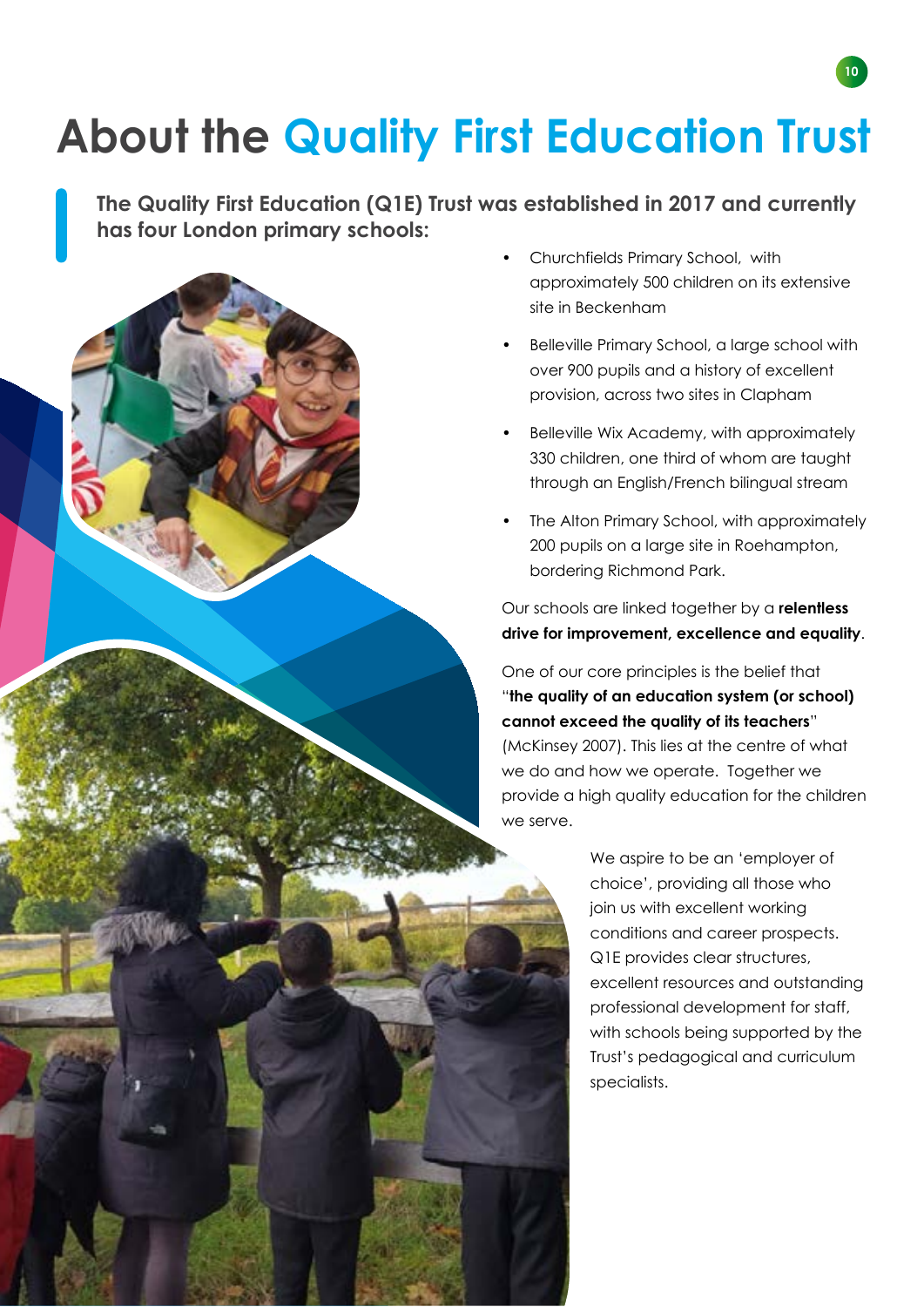All staff joining the Trust receive an extensive programme of induction and training. Early Career Teachers are paid to attend a three week programme of 'pre-induction' in the summer, as soon as they have finished teacher training. Development opportunities are provided for all roles. Teachers from across the Trust plan, assess and train together.

Leaders work collaboratively across our schools to develop all aspects of provision, as well as to support one another through challenges and to celebrate each other's achievements. Senior leaders (such as assistant and deputy heads) join half termly cross-trust strategic development sessions. Our Heads form a strong and supportive executive board, which meets weekly to work through key issues. Each Head also meets weekly with the CEO on a one-toone basis, as well as accessing professional support from an external coach.

Being part of a larger organisation gives our schools many advantages, particularly around sharing knowledge, practice and resources. It also provides security from financial pressures and changes within the education system. Our central finance and operational staff support our schools with areas such as finance, personnel, estates, IT, complaints, appeals and many other aspects of school management. We invest in specialist HR provision and a legal advice service. We have a Trust-wide data protection officer, a safeguarding lead, a complaints officer and a director of inclusion. We are supported by robust governance structures, clear policies and systems. We want our Leaders to be able to focus on the children in their schools.

We believe in primary schools improving primary schools, through approaches based on research and evidence, and we have a strong history

of school-to-school support and improvement. Our school improvement mantra provides a framework that we apply to developing any aspect of provision. Our toolbox includes our home-grown Guided Peer Evaluation (GPE) programme: a tried and tested model of indepth peer review, which we have facilitated in more than 20 schools within and beyond the Trust. We work with a number of specialist school improvement officers and reviewers, to help us continually audit and evaluate what we offer.

We are a very outward-facing Trust, with strong links with outstanding schools nationally and internationally. We have a keen interest in learning from the best, and we have engaged with numerous research projects and innovative pilot schemes, as well as facilitating leadership visits to Singapore, Finland and other top performing countries (and hosting their leaders in return). We lead the South West London Maths Hub and are a national leader in the teaching of mastery-style mathematics. We have a history of providing excellent support to other schools, and have trained and developed hundreds of teachers from schools across London and beyond. We seek colleagues who share our outward-facing ethos and our drive to provide an excellent quality first education for all.

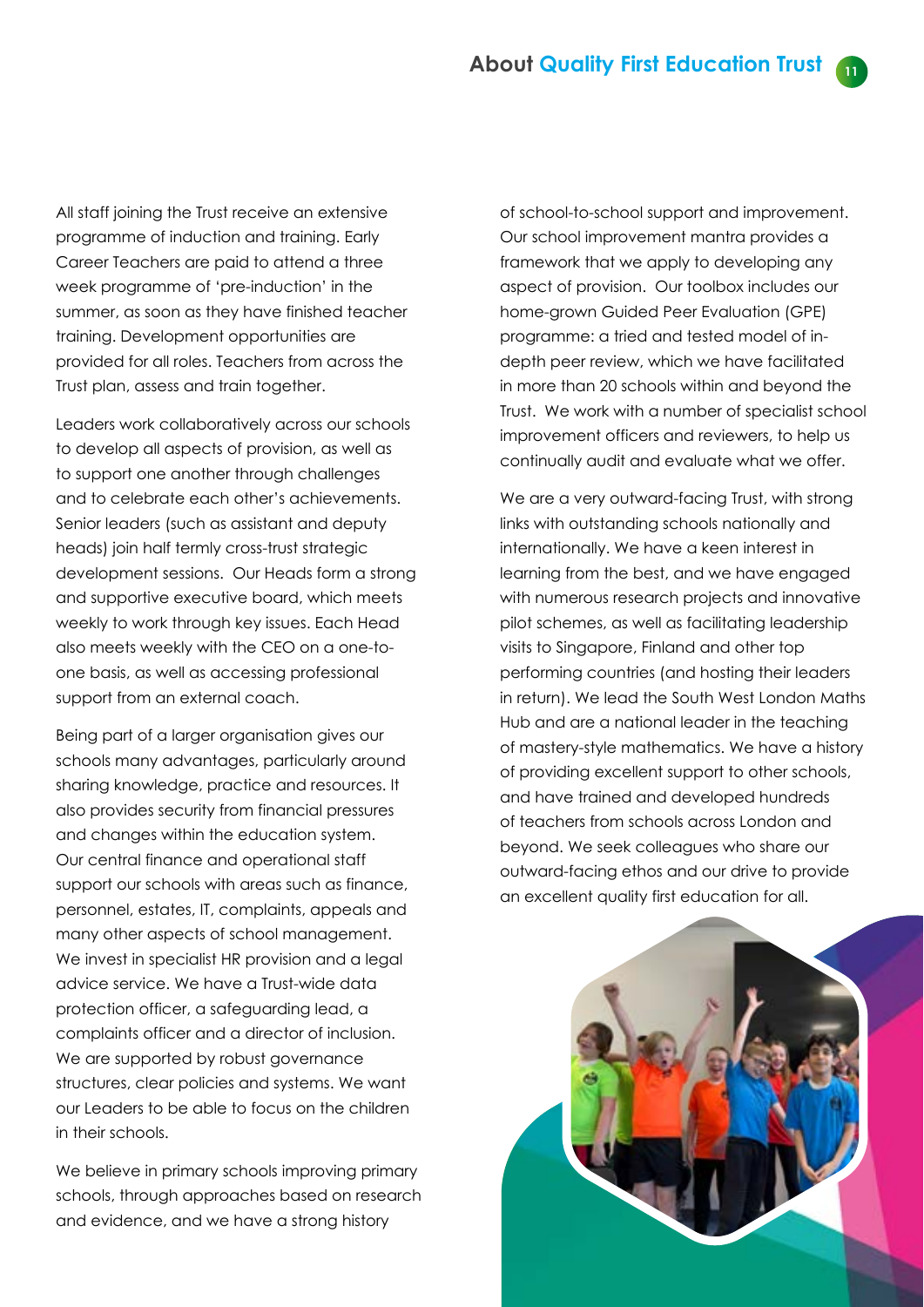# **Job Description**

#### **Post title:**

**Q1E Deputy Headteacher of The Alton School** 

#### **Grade and salary:**

**Leadership Scale range 3 to 7, inner London. Salary range £52,313 to £57,003.**

#### **Responsible to:**

**Q1E Head of The Alton**

# **Main purpose of role:**

#### **Supporting the headteacher in:**

- Ensuring the achievement of the Trust aims that all children are safe, are excellent learners, have excellent social and emotional skills, and fulfil their potential.
- Ensuring that all children are provided with an excellent Quality First Education and that "whatever it takes" is done for those who need additional support.
- Ensuring a culture in which pupils and staff have high expectations of themselves and each other.
- School leadership and management including staff, timetables, resources and financial management of allocated funds.
- Implementing, monitoring, evaluation and improvement of agreed systems and structures, ensuring a relentless drive for improvement, excellence and equality.

# **Responsibilities:**

# **Strategic development**

#### **To work as part of the leadership team to:**

• develop a vision of the school's future, within that of the Trust;

- maintain the systems, structures, staff and resources to achieve this vision;
- lead the school towards this vision, with ongoing monitoring, evaluation and improvement;
- communicate this vision and progress to staff, pupils, parents/carers and governors/ trustees; and to
- undertake strategic leadership of one or more key areas/wider projects across the Q1E Trust.

# **Ethos**

#### **To contribute to the promotion of a positive ethos within the school and the wider Trust by:**

- maintaining a relentless drive for improvement, excellence and equality;
- seeking an excellent Quality First Education for all children: every child, every class, every day;
- doing 'Whatever It Takes' to meet the needs of all children;
- following and contributing to the development of the Q1E 'recipe';
- setting an example of high standards, and setting high expectations of children and staff;
- maintaining high morale and confidence;
- valuing individuals, encouraging personal endeavour and responsibility;
- being an excellent learner, taking responsibility for your own continuing professional development.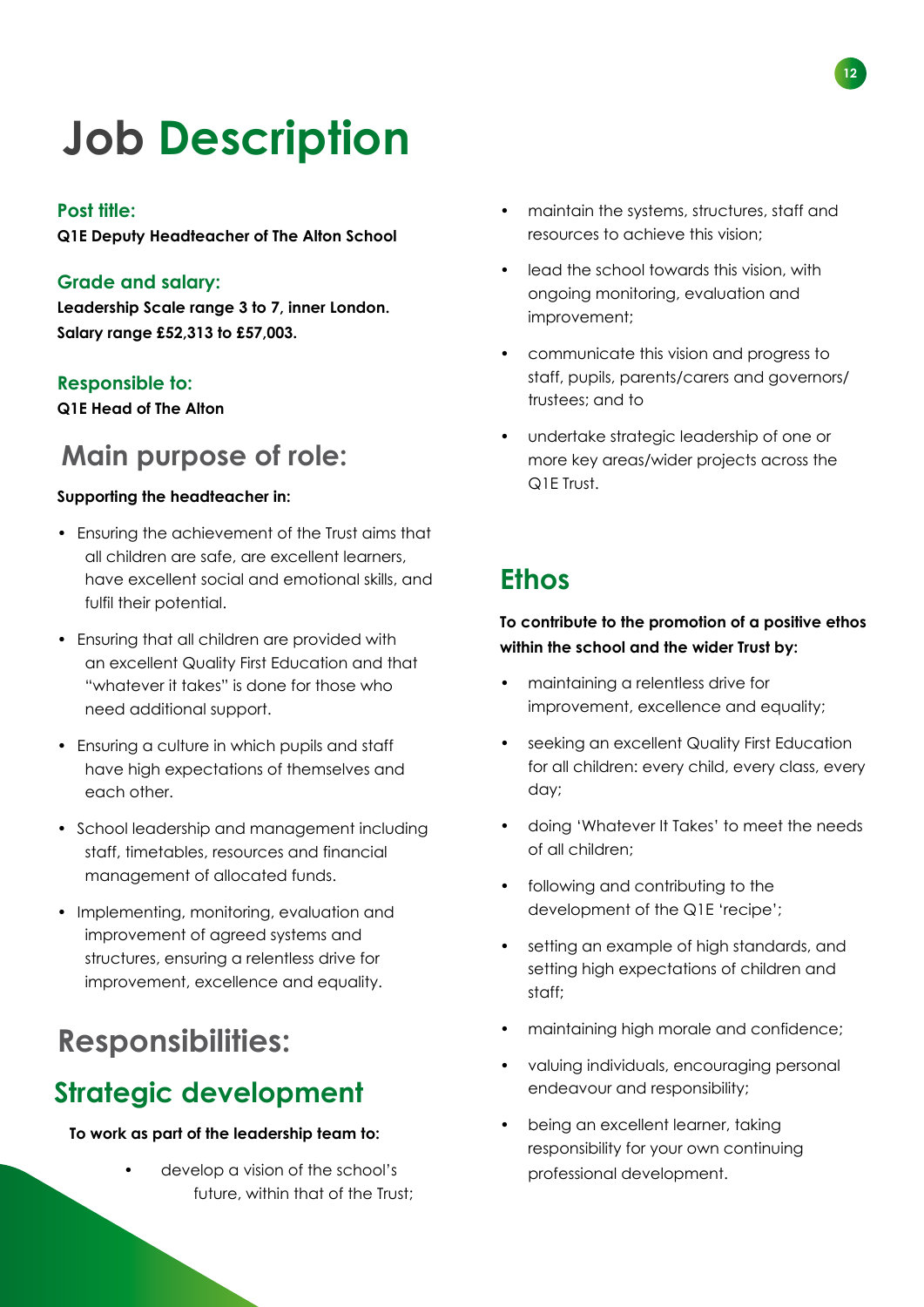## **Teaching, learning, curriculum and standards**

- To ensure the effective management and continued improvement of teaching and learning.
- To ensure high standards of attainment and progress for all children, including those with SEND, EAL, those entitled to pupil premium, mobile pupils and vulnerable pupils.
- To work with colleagues across the Trust to develop an excellent, broad and balanced curriculum.
- To ensure equality of opportunity for all pupils so that they may achieve to the best of their ability.
- To keep up to date with legislation and ensure the school meets all legal/ compliance requirements.
- To keep up to date with Ofsted guidance and frameworks, and ensure the school is 'Ofsted ready'.
- To maintain and implement effective, consistent pupil behaviour management procedures.
- To work towards and report progress against agreed Trust Key Performance Indicators and targets.

# **Safeguarding**

To promote the safety and well-being of all pupils and staff.

- To understand all duties and responsibilities arising from/set out in Keeping Children Safe in Education, Children's Act 2004 and Working Together, in relation to child protection and school safeguarding.
- To ensure the school premises are maintained effectively and provide a safe, secure environment.
- To keep the Headtecher and Designated Safeguarding Lead informed of concerns arising in relation to safeguarding/child protection.

# **Leading and managing staff**

- To maintain excellent relationships with staff in all roles in the school.
- To support the well-being of staff.
- To recruit and retain excellent staff, in accordance with agreed Trust procedures.
- To lead effective staff development, taking account of the school's development priorities.
- To ensure that development and appraisal procedures are implemented fairly and consistently, with equality of opportunity, and that related concerns are addressed promptly.
- To prepare and lead effective and impactful training, staff meetings and leadership team meetings.
- To ensure high standards of behaviour from all staff, volunteers and contractors.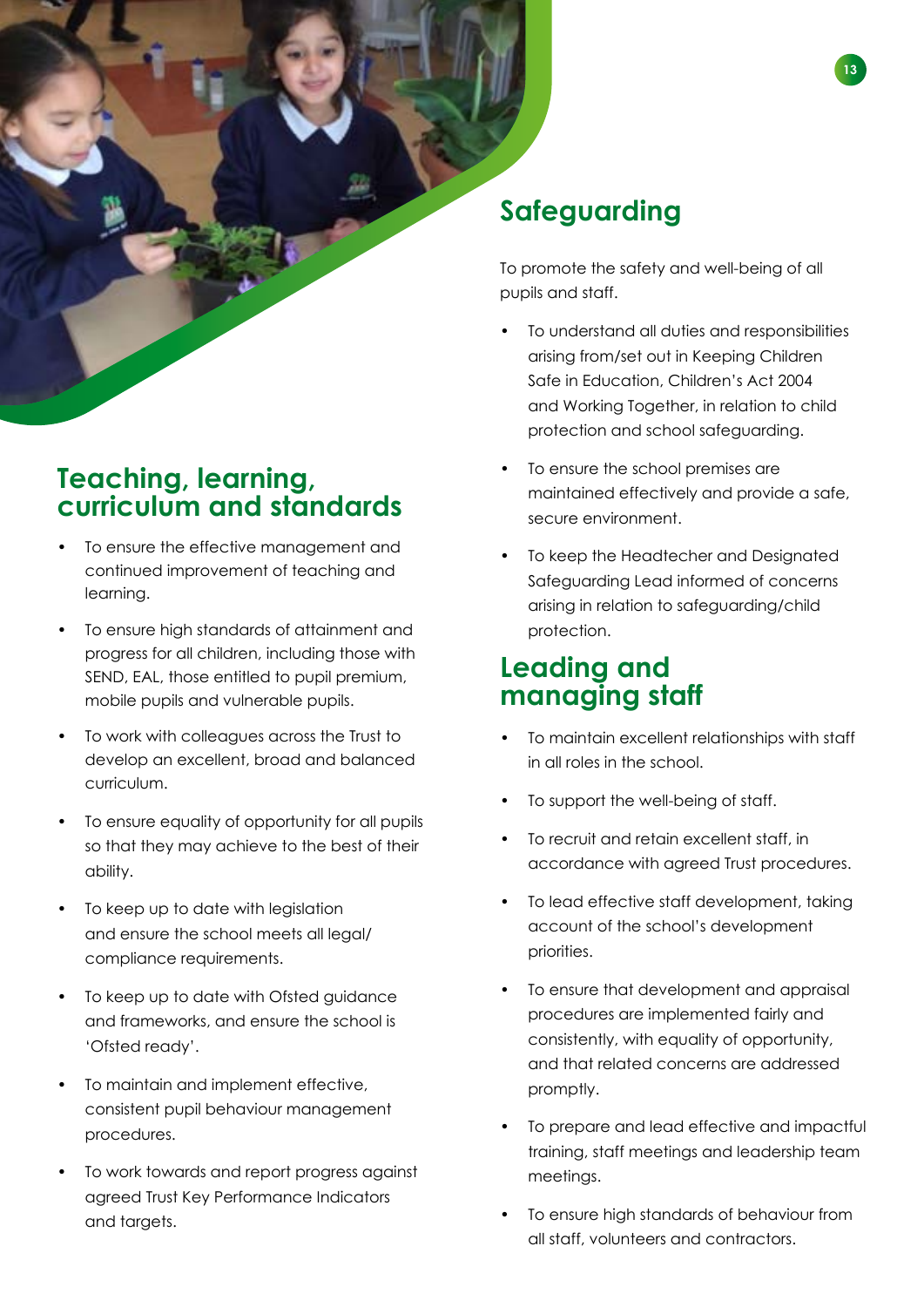**14**

# **Communications and Partnerships**

- To work positively, openly and collaboratively with colleagues within the school and across the Trust, engaging with and contributing to professional peer support and challenge.
- To ensure strong and effective relationships with parents and carers, maintaining positive, active links between home and school.
- To develop relationships and communicate actively with the wider community, including effective strategies to engage prospective parents and ensure a strong pupil roll.
- To develop and maintain effective relationships with external agencies and other wider stakeholders.
- To contribute to regular and effective reporting to the Local Governing Body as appropriate, on school performance and improvement.

# **Resource Management**

- To manage school resources appropriately and effectively, within the Trust guidance.
- To support efficient and effective financial management of allocated funds or budgets.
- To be strategic in deploying staff and resources in the best interests of all children and in line with the school's development priorities.

# **Other**

- To deputise for the Q1E Head of The Alton in his/her absence
- To be proactive in identifying and undertaking relevant continuing professional development.
- To undertake any other duties commensurate with the post as reasonably delegated by the Headteacher.

**This job description should be read in conjunction with the range of duties and responsibilities of Deputy Headteacher, as set out in the annual Teachers' Pay and Conditions Document. Candidates will be expected to have considered these in relation to The Alton School.**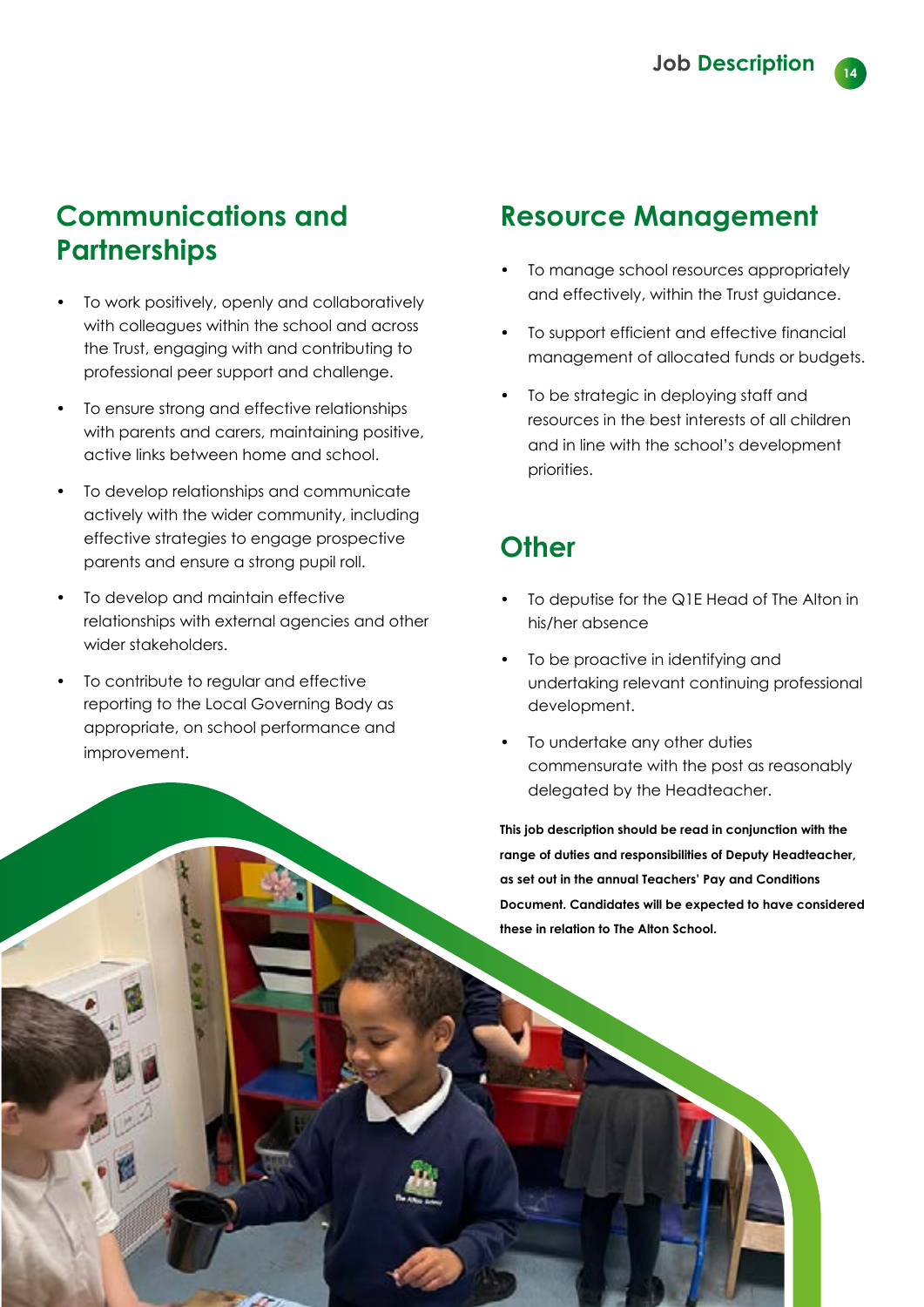# **Person Specification**

| General                                                                                                                                           | <b>Essential</b> | <b>Desired</b> |
|---------------------------------------------------------------------------------------------------------------------------------------------------|------------------|----------------|
| Understanding of what constitutes excellent primary provision, and the knowledge, aspiration,<br>commitment, drive and enthusiasm to achieve this |                  |                |

| <b>Qualifications</b>                           | <b>Essential</b> | <b>Desired</b> |
|-------------------------------------------------|------------------|----------------|
| Degree                                          |                  |                |
| Qualified Teacher Status                        |                  |                |
| Evidence of continuing professional development | J                |                |

| <b>Experience of:</b>                                                     | <b>Essential</b> | <b>Desired</b> |
|---------------------------------------------------------------------------|------------------|----------------|
| <b>Raising levels of educational achievement</b>                          |                  |                |
| <b>Primary teaching</b>                                                   | √                |                |
| Whole school management at senior level                                   |                  |                |
| Curriculum development and innovation                                     |                  |                |
| Staff deployment, development and training                                |                  |                |
| Whole-school policy development and planning                              |                  |                |
| Building and maintaining excellent relationships with parents/carers      |                  |                |
| Working collaboratively with and advising governors/trustees              |                  |                |
| Working co-operatively with the wider school community/other stakeholders |                  |                |
| Finance and resource management                                           |                  |                |

| <b>Knowledge and Understanding of:</b>                                                                                                              | <b>Essential</b> | <b>Desired</b> |
|-----------------------------------------------------------------------------------------------------------------------------------------------------|------------------|----------------|
| What constitutes excellent teaching and learning                                                                                                    | ✓                |                |
| The factors relating to high standards of pupil achievement                                                                                         | ✓                |                |
| The importance of meeting the needs of all pupils                                                                                                   | ✓                |                |
| The principles and practice of school improvement                                                                                                   | ✓                |                |
| Approaches to curriculum development                                                                                                                | ✓                |                |
| The relationship between planning, monitoring and outcomes                                                                                          | √                |                |
| The National Curriculum, including Early Years Foundation Stage, Key Stages 1 and 2                                                                 | ✓                |                |
| Knowledge of current major curriculum issues, recent educational developments and significant legisla-<br>tive changes, and their impact on schools | ✓                |                |
| School safeguarding duties and responsibilities                                                                                                     | ✓                |                |
| The SEND code of practice                                                                                                                           | ✓                |                |
| Health and Safety procedures and regulations                                                                                                        |                  | ✓              |
| The roles and responsibilities of those in governance roles                                                                                         |                  |                |
| Working within the framework of a multi academy trust (MAT)                                                                                         |                  |                |

**15**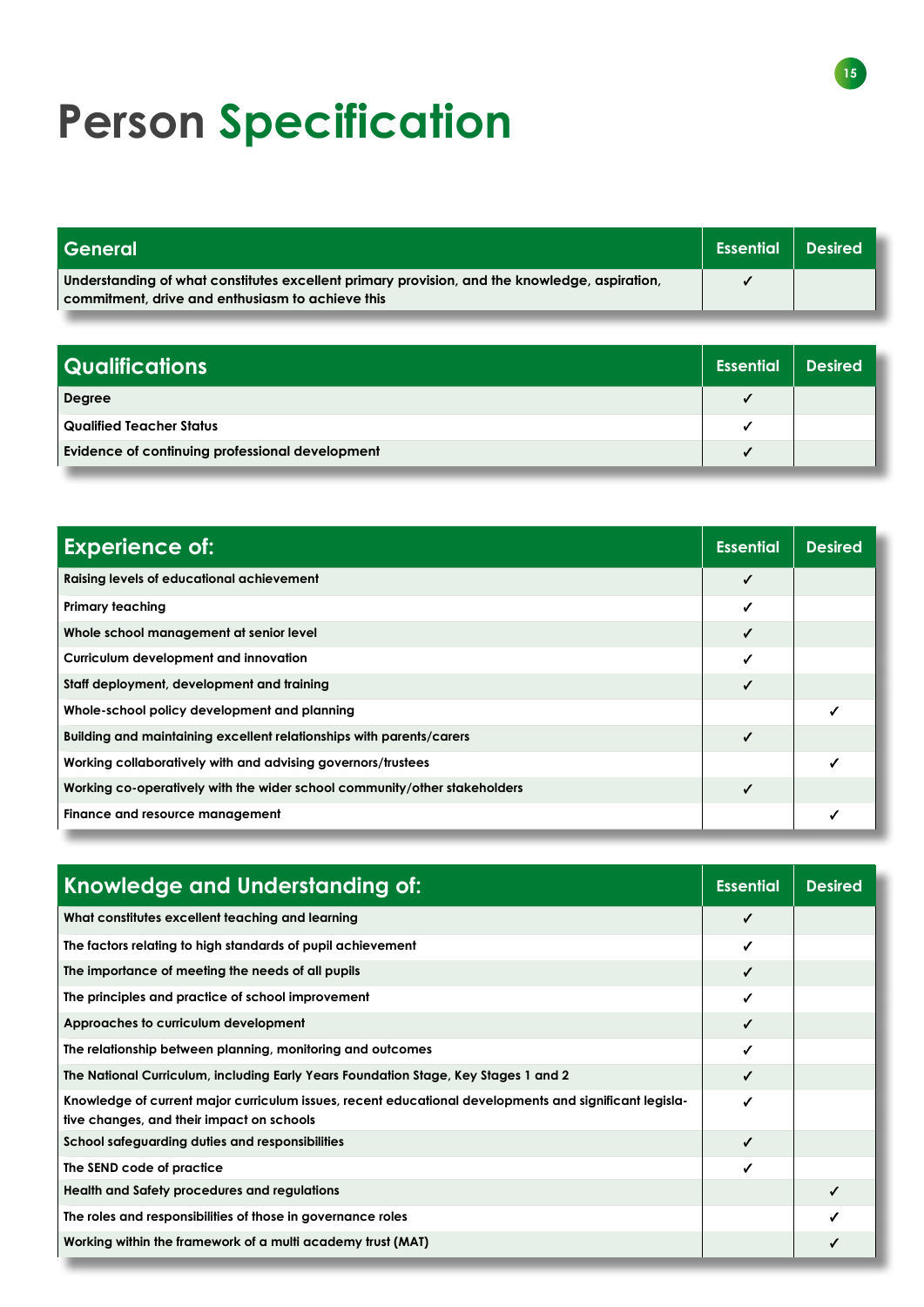| The skills and abilities to:                                                    | <b>Essential</b> | <b>Desired</b> |
|---------------------------------------------------------------------------------|------------------|----------------|
| <b>Raise educational achievement</b>                                            | ✓                |                |
| Improve teaching and learning                                                   | ✓                |                |
| Build and work as part of an effective team                                     | ✓                |                |
| Lead, inspire, motivate and manage staff                                        | ✓                |                |
| Inspire, motivate and support children, and involve them in the school's vision | ✓                |                |
| Contribute positively and actively to the Trust's vision and development        | ✓                |                |
| Work co-operatively and collaboratively with colleagues and local governors     | ✓                |                |
| Communicate effectively with all members of the school community                | ✓                |                |
| Develop and enhance the reputation of the school in the local community         | ✓                |                |
| Listen, persuade, negotiate and manage conflicting/diverse opinions             | ✓                |                |
| Promote and expect good standards of behaviour                                  | √                |                |
| Implement school self-review and evaluation                                     | ✓                |                |
| Implement and monitor effective systems to further improve the school           | ✓                |                |
| Set goals, plan, facilitate and manage change                                   | ✓                |                |
| Manage the financial and budgetary aspects of the school                        |                  | ✓              |
| Be innovative, whilst recognising and building on others' good practice         | ✓                |                |
| Analyse and evaluate complex information                                        | ✓                |                |
| Make complex decisions proactively, and where necessary, at pace                | ✓                |                |
| Be self-critical, to challenge your own work and that of others                 | ✓                |                |
| Use common office IT systems including email, Word, Excel, Powerpoint, Zoom.    | ✓                |                |

| <b>Personal Qualities</b>                                                    | <b>Essential</b> | <b>Desired</b> |
|------------------------------------------------------------------------------|------------------|----------------|
| A relentless drive for improvement, excellence and equality                  | ✓                |                |
| A clear vision of educational excellence and how this can be achieved        | ✓                |                |
| Commitment to partnership with local governors, parents and the community    | ✓                |                |
| High motivation, energy and enthusiasm                                       | ✓                |                |
| High personal standards and aspirations                                      | ✓                |                |
| Positive and pro-active approach to change                                   | ✓                |                |
| Manages pressure with resilience and flexibility                             | ✓                |                |
| Reliable and self-reliant                                                    | ✓                |                |
| Engaging and approachable                                                    | ✓                |                |
| Willingness to be accountable for decisions and take appropriate risks       | ✓                |                |
| The personal and intellectual qualities required to set an example to others | ✓                |                |
| A commitment to equal opportunities                                          | ✓                |                |